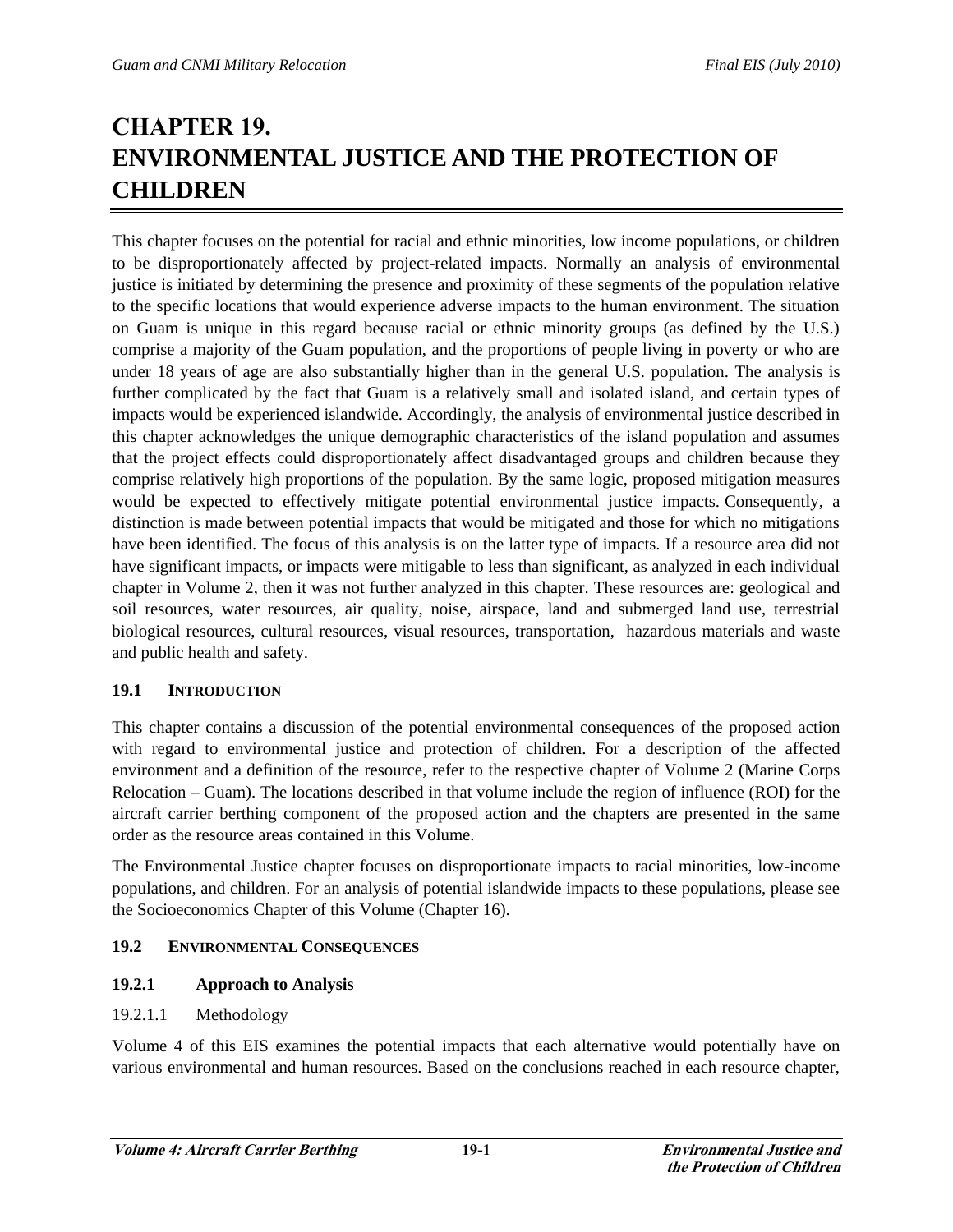the analysis of environmental justice sought to identify the adverse impacts that would disproportionately affect racial minorities, children, and/or low-income populations, based on the following assumptions:

- Environmental Justice and Protection of Children policies require a federal agency to analyze whether its proposed action would adversely affect a minority, low-income, or child population disproportionately to the rest of the community. The island of Guam is unique in that a majority of the population of Guam meet the criteria for being an Asian Pacific minority group in the context of the overall U.S. population. As a result, where the EIS identifies significant impacts for a particular resource, there would be a corresponding, island-wide adverse effect to minority populations on Guam, compared to the U.S. population. However, because of international agreements that require the proposed action to focus on Guam, and not other locations within the U.S., the evaluation of environmental justice would be on whether there are disproportionate adverse effects within the context of alternatives for facility location on Guam. Because of this, it would be impossible for there to be a disproportionate effect from an identified adverse impact based solely on the impact affecting a minority population. Therefore, the analysis for environmental justice on Guam must consider whether there is a disproportionate adverse effect on a low-income population or children. For example, if there is a low-income population that is being impacted by a potential reduction in Public Health and Social Services, that impact would be considered a significant impact because the population, as a given, is a minority population and it is being disproportionately affected because it is a low-income population. As a result, some resource areas may have effects on a minority population, but because they do not impact a low-income or child population in a disproportionate manner they will not be considered as causing an environmental justice adverse effect.
- The ROI is defined as the area in which the principal effects arising from the implementation of the proposed action or alternatives are likely to occur. Those who may be affected by the consequences of the alternatives are often those who reside or otherwise occupy areas immediately adjacent to the alternative locations.
- Because the proposed action is related either to construction or operation, impacts to the ROI  $\bullet$ would likely be either "spill over" effects that extend beyond the DoD land's boundary line into the surrounding community, or impacts that directly affect minority populations in the ROI.

The analysis involved the application of three tiers of criteria to assess the environmental justice implications for each significant impact identified in the relevant resource chapters. In some cases if the analysis shows that the requirements for the specific criteria have not been met, then a discussion on the next tier may not be required. For instance, if an applicable disadvantaged group is not disproportionately affected in Tier 2, then a discussion on significant effects under environmental justice would not be warranted.

- Tier 1: Are there any racial minorities, low-income, or children populations adjacent to the  $\bullet$ proposed action site?
- Tier 2: Are the applicable disadvantaged groups disproportionately affected by the negative  $\bullet$ environmental consequences of the proposed action(s)?
- Tier 3: Would the disproportionate adverse effects be significant?  $\bullet$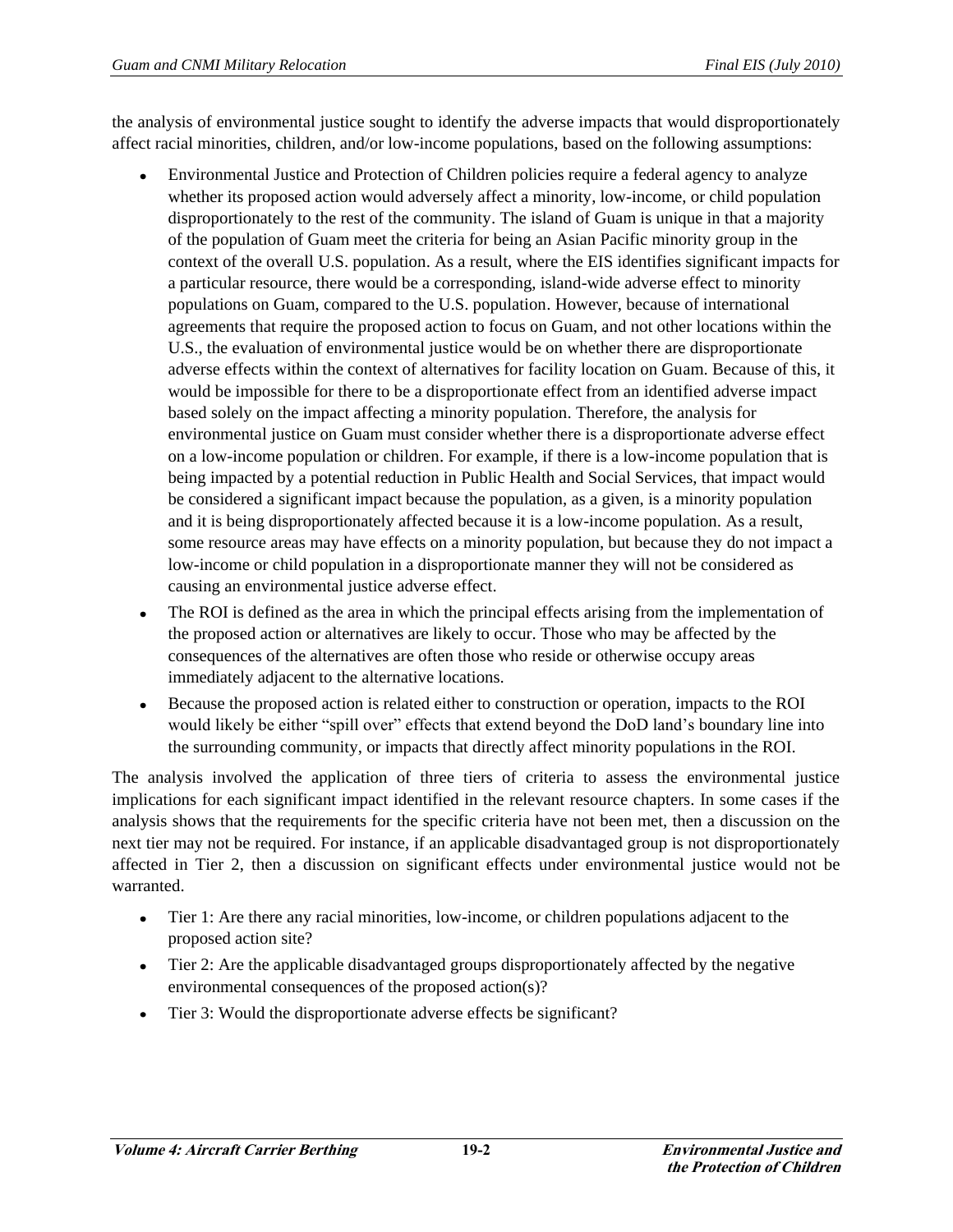## 19.2.1.2 Determination of Significance

According to Section 1508.27 of the Council on Environmental Quality (CEQ) Regulations for Implementing NEPA (CEQ 1979), determining the level of significance of an environmental impact requires that both context and intensity be considered. These are defined in Section 1508.27 as follows:

- ―*Context*. This means that the significance of an action must be analyzed in several contexts such as society as a whole (human, national), the affected region, the affected interests, and the locality. Significance varies with the setting of the proposed action. For instance, in the case of a site-specific action, significance would usually depend upon the effects in the locale rather than in the world as a whole. Both short- and long-term effects are relevant."
- ―*Intensity*. This refers to the severity of the impact. Responsible officials must bear in mind that  $\bullet$ more than one agency may make decisions about partial aspects of a major action. The following should be considered in evaluating intensity:
- Impacts that may be both beneficial and adverse. A significant effect may exist even if the federal agency believes that on balance the effect would be beneficial.
- The degree to which the proposed action affects public health or safety.  $\bullet$
- Unique characteristics of the geographic area such as proximity to historic or cultural resources, park lands, prime farmlands, wetlands, wild and scenic rivers, or ecologically critical areas.
- The degree to which the effects on the quality of the human environment are highly uncertain or involve unique or unknown risks.
- The degree to which the action may establish a precedent for future actions with significant effects or represents a decision in principle about a future consideration.
- Whether the action is related to other actions with individually insignificant but cumulatively significant impacts. Significance exists if it is reasonable to anticipate a cumulatively significant impact on the environment. Significance cannot be avoided by terming an action temporary or by breaking it down into small component parts.
- The degree to which the action may adversely affect districts, sites, highways, structures, or  $\bullet$ objects listed in or eligible for listing in the National Register of Historic Places or may cause loss or destruction of significant scientific, cultural, or historical resources.
- The degree to which the action may adversely affect an endangered or threatened species or its  $\bullet$ habitat that has been determined critical under the Endangered Species Act of 1973.
- Whether the action threatens a violation of federal, state, or local law or requirements imposed for the protection of the environment."

# 19.2.1.3 Issues Identified during Public Scoping Process

As part of the analysis, concerns relating to environmental justice or the protection of children that were mentioned by the public, including regulatory stakeholders, during scoping meetings were addressed. These included:

- Concerns that disruption to family lives and cultural values would ultimately, "ieopardize the future of [indigenous] children."
- Concerns from the Micronesian Youth Services Network about ensuring that, "the transition of personnel on our islands will not disrupt our family lives and our cultural values."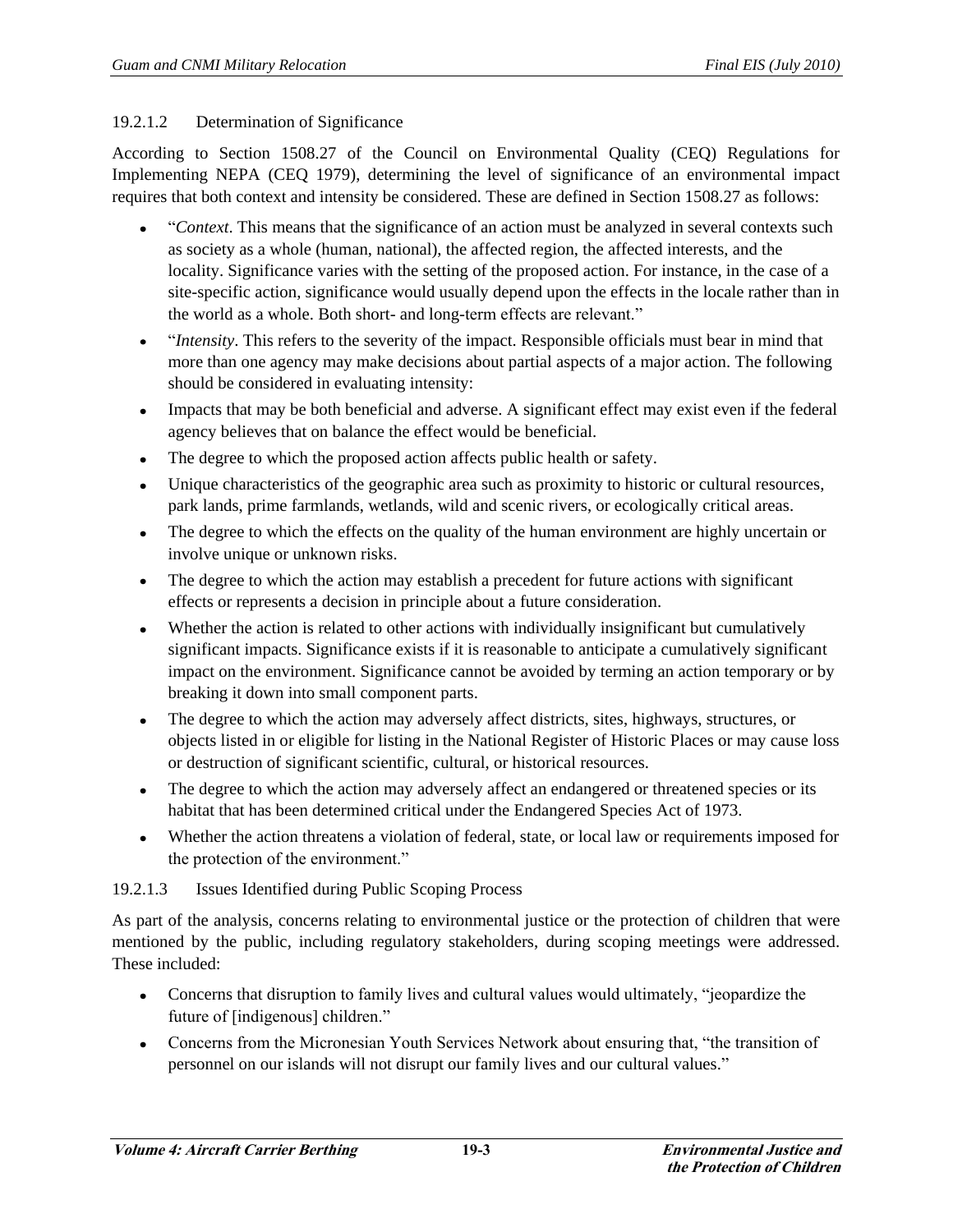- Concerns that indigenous people of Guam are treated as second-class citizens. One commenter from Saipan indicated that, "these are their islands, and the locals' culture and related artifacts which still can be found are also deserving of respect."
- Sanctuary, Incorporated, a non-profit organization focused on youth and their families, recommended using the Social Impact Assessment Guide and Principles as a basis for conducting the social impact study for this EIS.
- The Chamorro Studies Association requested, "protect the people of Guam and their human  $\bullet$ rights."
- The CMTF Social and Cultural Subcommittee submitted a comprehensive paper on the subject of  $\bullet$ Chamorro interests (see Appendix G). That subcommittee recommends that the EIS identify issues and concerns that must be addressed to minimize negative social impacts and allow local and military communities to live in harmony.

## 19.2.1.4 Public Involvement

The following measures were implemented to address issues that often complicate the public participation of minority and low-income people. These issues include lack of transportation, language barriers, and internet/computer access. Public involvement measures were implemented to ensure that minority and low-income populations on Guam had the ability to participate in the public review process for actions proposed in this Volume.

- Public meetings were held in locations along major public transportation routes so they were  $\bullet$ accessible to peoples without cars.
- Public meeting notices, announcements, and documents were posted in paper form as well as online in multiple, frequently accessed public places.
- Written materials were provided in the Chamorro language and a Chamorro-speaking interpreter  $\bullet$ was used during meetings.

# **19.2.2 Alternative 1 Polaris Point (Preferred Alternative)**

# 19.2.2.1 Onshore

Alternative 1 Polaris Point (referred to as Alternative 1) proposes to construct a wharf and supporting infrastructure and facilities at Polaris Point on Naval Base Guam. This section focuses on the adverse impacts anticipated from onshore construction of supporting infrastructure and facilities.

# Socioeconomics

Chapter 16 of this Volume describes a range of socioeconomic impacts, most of which are beneficial or less than significant. However, Chapter 16 also describes potentially significant impacts related to crime and social order and community cohesion.

## *Tier 1: Are there any racial minorities, low-income, or children populations adjacent to the proposed action site?*

The village in proximity to the Apra Harbor is Piti. Minority and low-income populations and children of the village of Piti are present and adjacent to the proposed action site.

*Tier 2: Are the applicable disadvantaged groups disproportionately affected by the negative environmental consequences of the proposed action(s)?*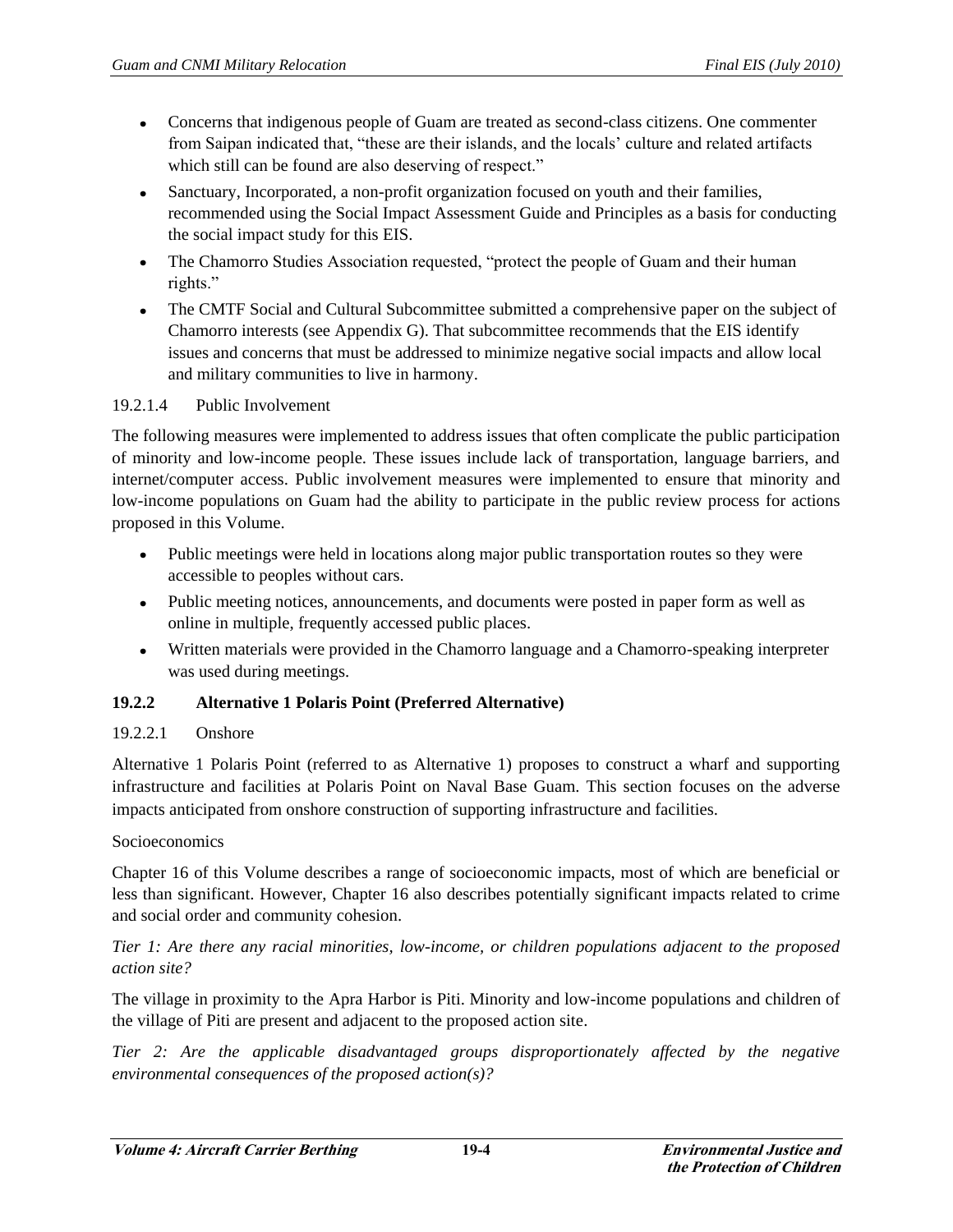All people of Piti and Guam overall would be affected by impacts to crime and social order and community cohesion. Therefore, Alternative 1 would not result in disproportionately high and adverse effects on minority or low-income populations, nor would there be disproportionate risks to the health and safety of children.

## 19.2.2.2 Offshore

According to Chapter 6 of this Volume, proposed offshore actions include dredging and pile driving that would last for at least 8 to 18 months and up to 24 hours a day. The village in proximity to the harbor is Piti. Apra Harbor is a resource used by all people of Guam. Offshore marine biology impacts may occur and are discussed below.

#### Marine Biology

Chapter 11 of Volume 4 identified potential significant impacts to fish and coral reefs during the construction period related to the dredging in Apra Harbor. Chamorro and other Guamanians have traditionally relied on these marine resources for fishing and recreation. As identified in Volume 4 Chapter 11, Sections 11.2.2.5 - 11.2.2.7, federal law recognizes the value of irreplaceable marine resources and requires compensatory mitigation. Compensatory mitigation is defined as the restoration, establishment, enhancement, and/or preservation of aquatic resources to offset unavoidable impacts to waters of the U.S. (including special aquatic sites, such as coral reefs). Therefore, long-term operational impacts would be less than significant.

## *Tier 1: Are there any racial minorities, low-income, or children populations adjacent to the proposed action site?*

The village in proximity to the Apra Harbor is Piti. Minority and low-income populations and children of the village of Piti are present and adjacent to the proposed action site. Apra Harbor and offshore waters are used by all people of Guam.

*Tier 2: Are the applicable disadvantaged groups disproportionately affected by the negative environmental consequences of the proposed action(s)?* 

Because all of Guam in a minority population, minorities would not be disproportionately affected by the impacts of construction on fish and coral reefs. Low-income populations would not be disproportionately affected because the impacts would not adversely affect the economy of Piti or Guam overall. Therefore, Alternative 1 would not result in disproportionately high and adverse effects on minority or low-income populations. The health and safety of children would not be affected by these impacts.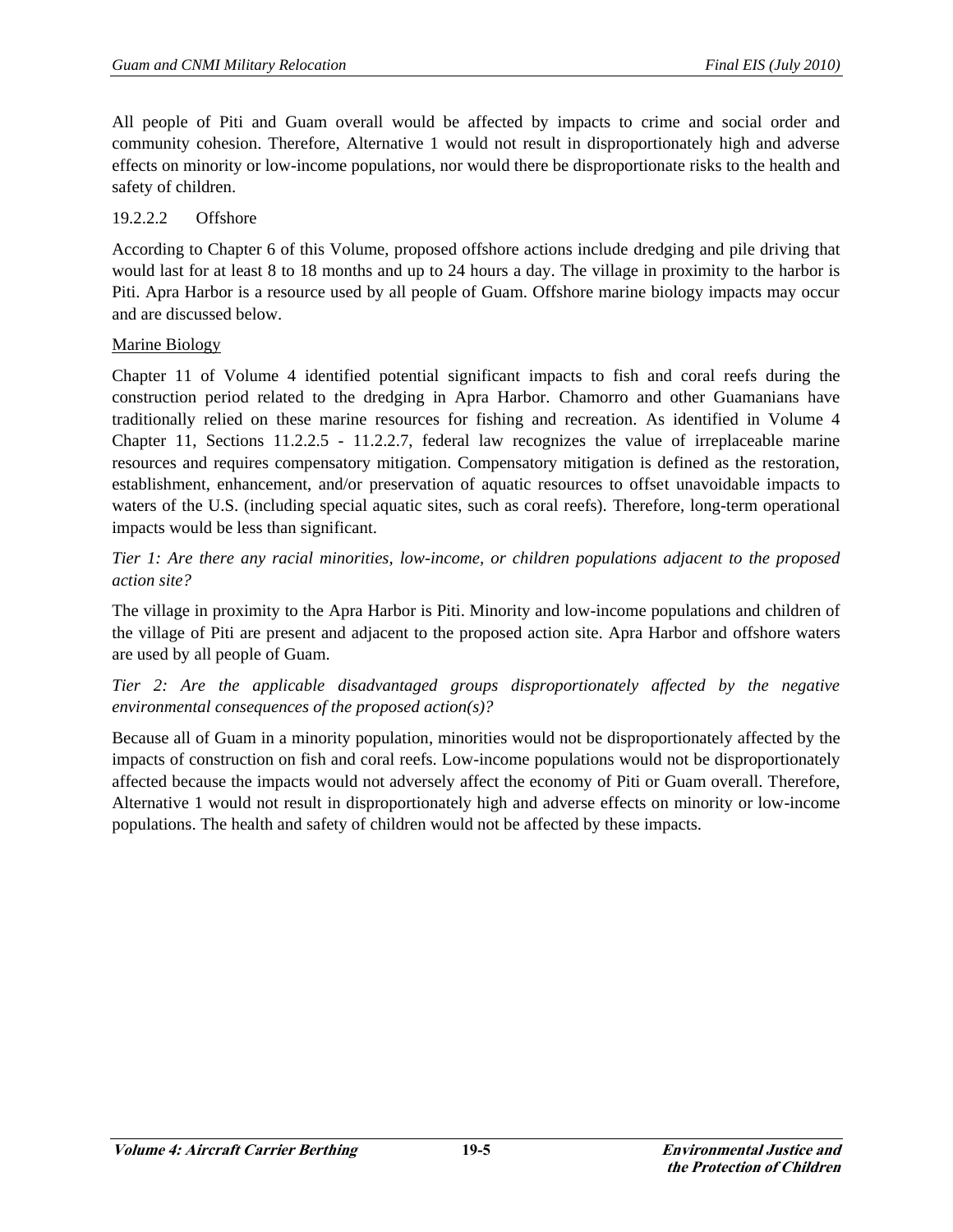## 19.2.2.3 Summary of Alternative 1 Impacts

Table 19.2-1 summarizes the environmental justice impacts of Alternative 1.

| Table 19.2-1. Summary of Alternative 1 Impacts                                        |
|---------------------------------------------------------------------------------------|
| Potential Impacts on Guam by Resource                                                 |
| Socioeconomics                                                                        |
| NI                                                                                    |
| No disproportionately high and adverse effects on minority or low-income populations. |
| No health and safety impacts affecting children.                                      |
| <b>Marine Biology</b>                                                                 |
| NI                                                                                    |
| No disproportionately high and adverse effects on minority or low-income populations. |
| No health and safety impacts affecting children.                                      |

*Legend:* NI = No impact

#### 19.2.2.4 Alternative 1 Proposed Mitigation Measures

Alternative 1 would not result in disproportionately high and adverse effects on minority or low-income populations or impacts to the health and safety of children; therefore, no mitigation is needed.

#### **19.2.3 Alternative 2 Former Ship Repair Facility (SRF)**

19.2.3.1 Onshore

The effects would be the same as Alternative 1.

#### 19.2.3.2 Offshore

The effects would be the same as Alternative 1.

#### 19.2.3.3 Summary of Alternative 2 Impacts

Table 19.2-2 summarizes the environmental justice impacts of Alternative 2.

#### **Table 19.2-2. Summary of Alternative 2 Impacts**

| Potential Impacts by Area                                                  |
|----------------------------------------------------------------------------|
| <b>Socioeconomics</b>                                                      |
| The potential impacts for Alternative 2 are the same as for Alternative 1. |
| <b>Marine Biology</b>                                                      |
| The potential impacts for Alternative 2 are the same as for Alternative 1. |

#### 19.2.3.4 Alternative 2 Proposed Mitigation Measures

Alternative 2 would not result in disproportionately high and adverse effects on minority or low-income populations or impacts to the health and safety of children; therefore, no mitigation is needed.

#### No-Action Alternative

Under the no-action alternative, no construction, dredging, or operation associated with the aircraft carrier berthing would occur. Existing operations at Polaris Point, as a military training and recreational facility, and the Former Ship Repair Facility (SRF), as a commercial ship repair facility, would continue. Therefore, the no-action alternative would not have impacts on minority, low-income, or children populations.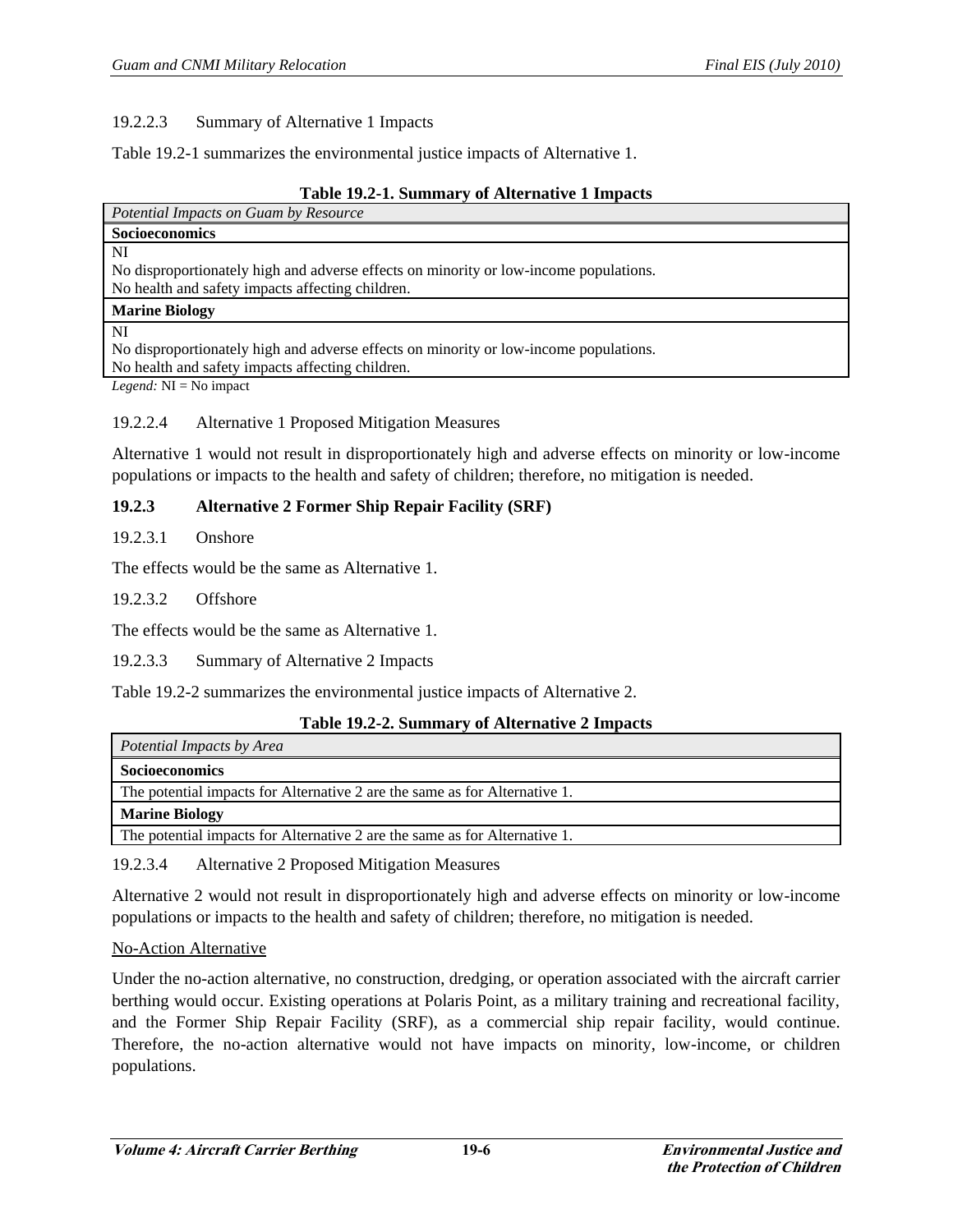## **19.2.4 Summary of Impacts**

Table 19.2-3 summarizes the potential impacts of each action alternative and the no-action alternative. A text summary is provided below.

| Alternative 1             | Alternative 2               | No-Action Alternative |
|---------------------------|-----------------------------|-----------------------|
| Socioeconomics:           | Impacts are the same as for | NI                    |
| • NI (Racial Minorities)  | Alternative 1.              |                       |
| $\bullet$ NI (Low-Income) |                             |                       |
| $\bullet$ NI (Children)   |                             |                       |
| Marine Biology:           |                             |                       |
| • NI (Racial-Minorities)  |                             |                       |
| $\bullet$ NI (Low-Income) |                             |                       |
| • NI (Children)           |                             |                       |

| Table 19.2-3. Summary of Impacts |  |  |  |  |
|----------------------------------|--|--|--|--|
|----------------------------------|--|--|--|--|

*Notes:* NI = No impact

In summary, this chapter examined potentially adverse environmental effects related to socioeconomic impacts (related to water quality/dredging issues, social order issues and community cohesion) that could affect local businesses near the harbor, and marine biological impacts affecting traditional fishing and recreation. There would be no environmental justice or protection of children impacts associated with the proposed carrier berthing action.

#### **19.2.5 Summary of Proposed Mitigation Measures**

Alternatives 1 and 2 would not result in disproportionately high and adverse effects on minority or lowincome populations or disproportionate impacts to the health and safety of children; therefore, no mitigation is needed.